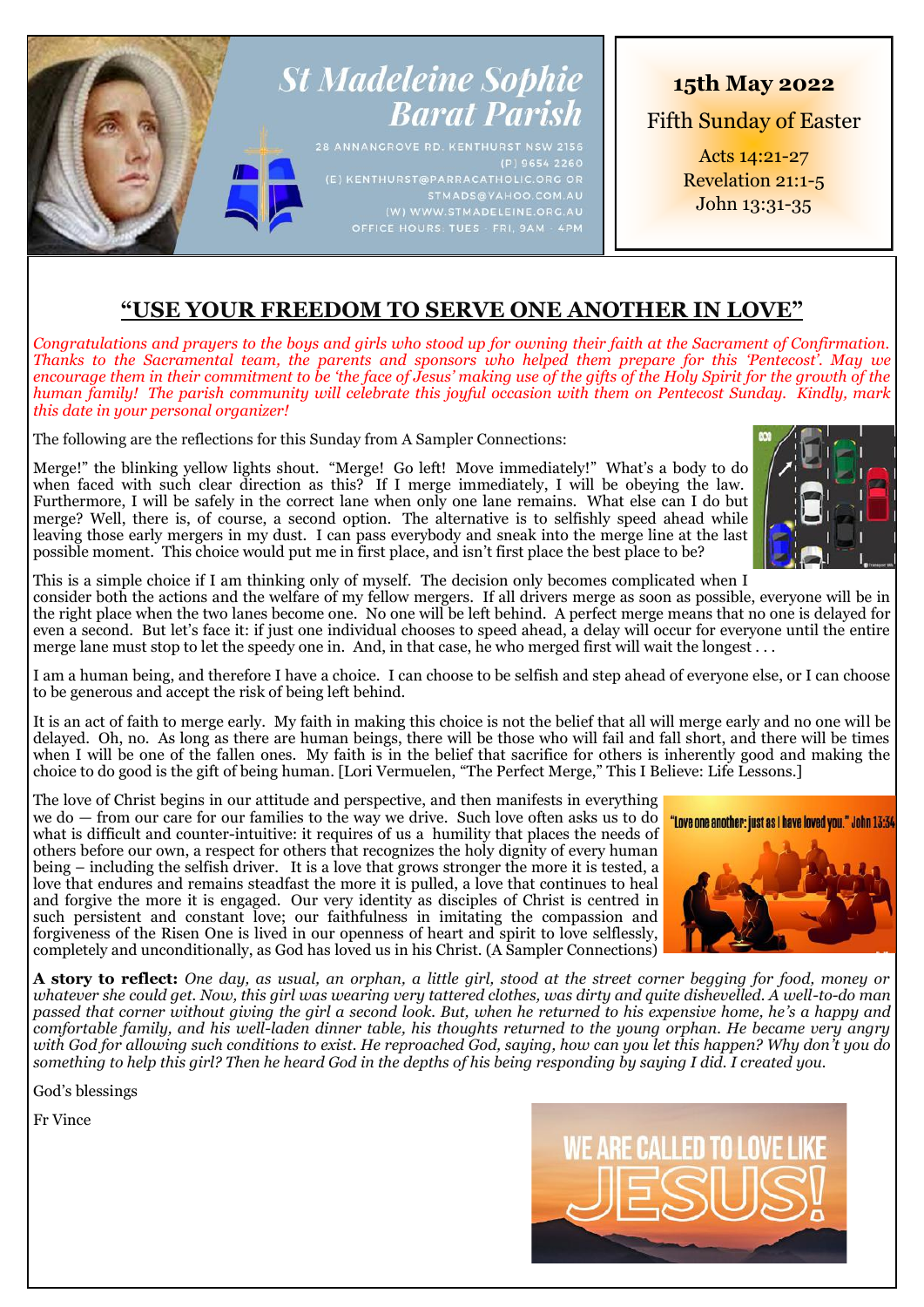# **PARISH NEV**

|  | <b>PRAYER AT ST MADS</b>         |                                                                                                                                                       |  |  |  |  |
|--|----------------------------------|-------------------------------------------------------------------------------------------------------------------------------------------------------|--|--|--|--|
|  | The Sunday Gospel<br>reflections | Tuesday at 10.30 am via Zoom. Contact Careyanne<br>0438 791 813 or careyannemoylan@hotmail.com                                                        |  |  |  |  |
|  | Prayer Group                     | Wednesday after morning Mass at 10am in the St Madeleine centre                                                                                       |  |  |  |  |
|  | St Mad's Book Club               | To register contact Careyanne on careyannemoylan@hotmail.com                                                                                          |  |  |  |  |
|  | <b>RCIA</b>                      | For enquires contact Fr Vincent or Parish Office                                                                                                      |  |  |  |  |
|  | St Mads Care Group               | Provide parish support and care such as meals, transport, shopping and<br>assistance to members of our parish Contact Bernadette 0418 248 256         |  |  |  |  |
|  | St Mads Rosary                   | Thursday after morning Mass & Monday at 7pm Via Zoom: Zoom meeting ID<br>840 2707 2956 Contact Lydia Ceccato & Kay Brooks                             |  |  |  |  |
|  | <b>Baptism</b><br>Preparation    | First Saturday of the month in the St Madeleine centre: Ring/email Parish<br>office for booking 9654 2260 (Tues-Fri 10am-4 pm or stmads@yahoo.com.au) |  |  |  |  |





**SOCIAL JUSTICE @ ST MAD'S** Bishop Vincent hosts: Sr Patricia Fox (Fri 27 May, 7pm): Blacktown (Bede Heather Centre, 1-5 Marion St) Sr Patricia Fox a Our Lady of Sion sister was removed from the Philippines last year. Sr Patricia had been ministering for 28 years among poor agricultural workers across the Philippines, advocating for their rights to land, livelihood, peace, justice and security.

A group of salesmen went to a regional sales convention in Chicago. They had assured their wives that they would be home in plenty of time for Christmas night's dinner. In their rush through the airport, one of these salesmen inadvertently kicked over a table that held a display of apples. Apples flew everywhere. Without stopping or looking back, they all managed to reach the plane, just in time. All but one. He told the others to go on without him and went back to where the apples were all over the floor. He was glad he did. The little girl, the apple seller, was totally blind! She was softly crying, tears running down her cheeks, as she groped for her spilled produce, the crowd swirling about her, rushing to their flights. The salesman knelt on the floor with her, gathered up the apples, put them back on the table and helped reorganize her display. He set aside the bruised and battered apples in a separate basket. When he had finished, he

pulled out his wallet and said to the girl, "Here, please take this \$40 for the damage we did. Are you okay?" She nodded through her tears. He continued, "I hope we didn't spoil your day too badly." As the salesman started to walk away, the bewildered blind girl called out to him, "Mister…." He paused and turned to look back. She continued, "Are you Jesus?"



He couldn't get that question out of his head for days. It was such a simple, small-scale event, but it made him see clearly what following Christ was really all about. "Love one another as I have loved you." To be a Christian is to be another Christ.

#### **PIETY SHOP**

Are you looking for a gift for a special person for Holy Communion, Confirmation, Baptism & Birthdays? Come and have a look in the piety shop.

We have an ever changing array of gifts and religious items. Special orders are welcome too. We are open after every weekend mass.

Contact Sandra Tabone on 0413272400 for any special requests.



**Music Coordinators:** Alexandra Mifsud, Selina Calleia & Joan Sattler **Junior Ministers Coordinator:** Maree McNeil **Children's Liturgy Coordinator:** Deb Rankin **Baptism Preparation**: Angelique Easton **RCIA Coordinator**: Steve Fry **Playgroup Coordinator:** 

**SRE Coordinator:** Maureen Jones **Friendship Group**: Jenny Puleo **Ministry to the Nursing Homes Coordinator:**  Suzanne Kingston-Hunt **Adult Faith Formation:** Careyanne Moylan **Property Maintenance Manager:** Rick Jones **Piety Shop**: Sandra Tabone

**PARISH VOLUNTEER COORDINATORS**

*Please come to the Catechists Commissioning Mass on Sunday 5th June at 10am, to join in a prayer of thanks and blessing for our tireless catechist volunteers. Morning tea to follow. Welcome to all of the families who have joined us for scripture at our local schools. We also welcome all our sacramental program families and parishioners who have prayed for children as they have prepared for the sacraments.*

### **Planned Giving Program**

On behalf of the Parish Community, I would like to thank you so much for your ongoing support, which has been very vital to keep our Parish going strong. You can drop off the envelopes at the parish office or you can do it electronically to: **Account Name : Kenthurst Catholic Church BSB : 067950 Account Number : 00000388**

**Parishioners wishing to donate or pledge their giving via direct debit, please pick up the form at the church and submit to Fr Vincent after completion**

**Thank you for your generosity!**

**LAST WEEK'S COLLECTIONS:** 1st Collection (for Diocese) = \$1,166.30  $2$ nd Collection (for Parish)<br>Envelopes = \$893.00 Loose = \$1,100.60  $Envelopes = $893.00$ Avg weekly Credit cards, direct debit \$1,855.76

## Congratulations and best wishes to Anastasia and Andrew

on their wedding

# *PARISH PRAYER REQUESTS:*

*For the dearly departed:* Mavis Joan O'Brien, Paul Cascun, Paul Castelino, Mary Cumbo, Joan Carroll, James McGirr, Rosa Maria & Francesco Nati, Immaculata & Oreste Amministratore, Kenneth McLachlan, Joe Fuda, Matteo Desanti, Annamaria Boffo, Adelaide & David Baldi

*Please pray for the sick:* Antonia Desanti, Joseph Spina, John Dal Ben and Jennifer Burgess

*If you would like someone to be included among these requests, please let us know by email, phone call, or by dropping a note in the locked box outside the parish office.*

> **Altar Linen Coordinator:** Catherine Diekman **Parish Council Chair**: Patrick Tuttle **Finance Committee Chair**: Carl Mathias **Welcomers Coordinator:**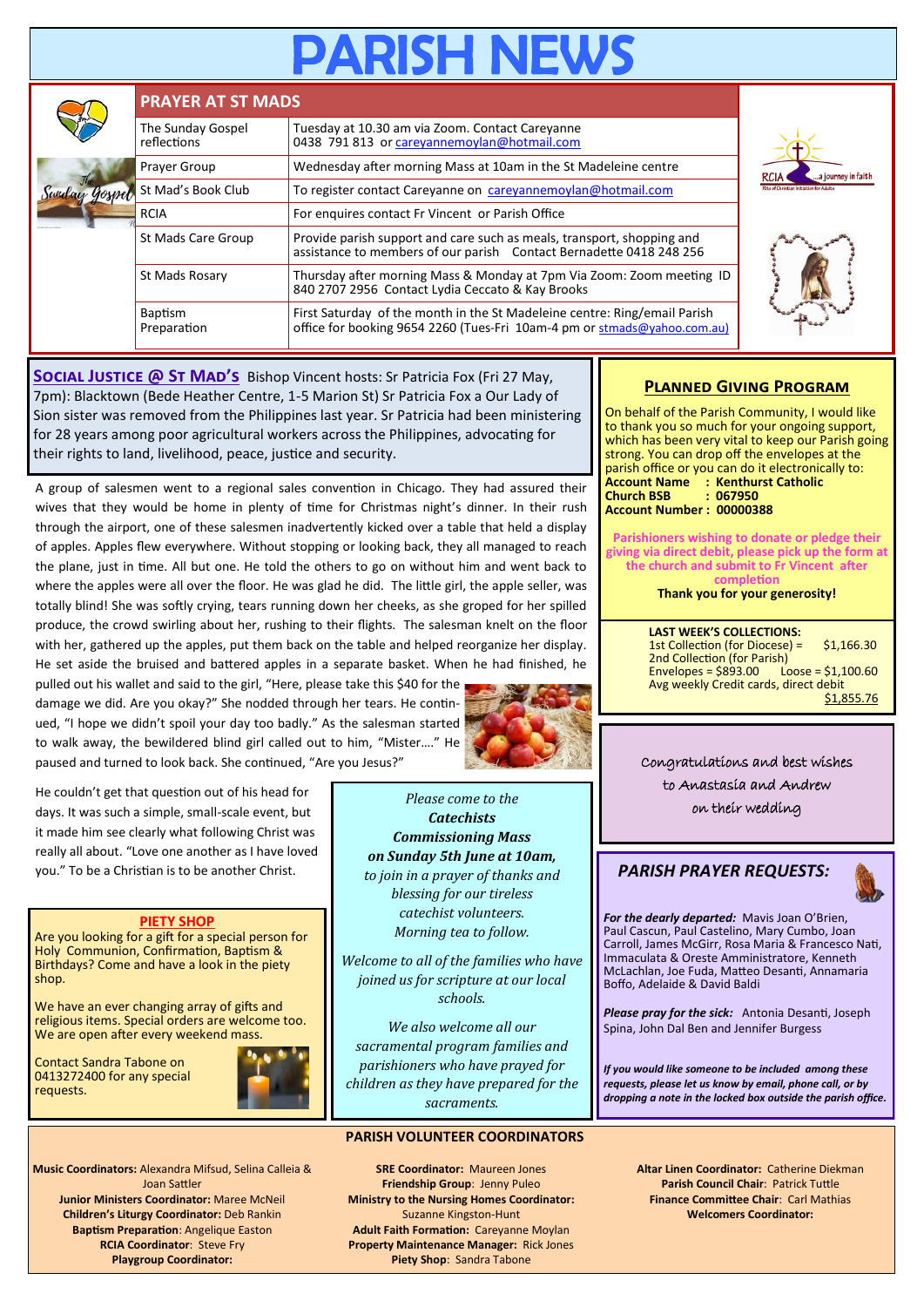#### **PARISH TEAM Parish Priest** Rev Vincent Savarimuthu

**Deacon** Michael Tan

**Parish Secretaries** Sandra De Nardi Susie Lee

**Sacramental Coordinator** Sandra De Nardi

**St Madeleine's Primary School** Phone: 9654 6751 Principal: Mrs Barbara Young

> **Marian College** Phone: 9654 6700 Principal: Dr Gavin Hays

#### **PARISH SERVICES**

**Weekend Masses**: Saturday 5.30pm Sunday 8:00am, 10:00 am, 5.30pm

**Children's Liturgy** TBA **Weekday Masses** 

9:15 - Tuesdays to Fridays 9:45—10:15 Fridays - Adoration

**Prayer Group:** Wednesdays after the 9.15 am Mass

**Reconciliation:** Saturday 5.00pm **Baptisms:** Every Sunday at 11:20 (Must make a booking)

**Weddings:** By appointment

**St John I Feast Day: 18 May**



Pope John I inherited

the Arian heresy, which denied the divinity of Christ. Italy had been ruled for 30 years by an emperor who espoused the heresy, though he treated the empire's Catholics with toleration. His policy changed at about the time the young John was elected pope. When the eastern emperor began imposing severe measures on the Arians of his area, the western emperor forced John to head a delegation to the East to soften the measures against the heretics. Little is known of the manner or outcome of the negotiationsdesigned to secure continued toleration of Catholics in the West. On his way home, John was imprisoned at Ravenna because the emperor had begun to suspect that John's friendship with his eastern rival might lead to a conspiracy against his throne. Shortly after his imprisonment, John died, apparently from the treatment he received in prison. John's body

was transported to Rome and he was buried in the Basilica of St. Peter.

*Reflection We cannot choose the issues for which we have to suffer and perhaps die. John I suffered because of a power-conscious emperor. Jesus suffered because of the suspicions of those who were threatened by his freedom, openness, and powerlessness. "If you find that the world hates you, know it has hated me before you" (John 15:18).*

#### **POPE TO PRO-LIFE MOVEMENT: Protect Life with Courage!**

Pope Francis said the following to the Italian Pro-life Movement:

*"I remember once, a long time ago, I participated in a conference with doctors. After the conference I greeted them and while I spoke to them, one of them called me to one side. He had a package and he said to me, 'Father, I want to leave this with you. These are the instruments I have used to carry out abortions. I have encountered the Lord and repented, and now I fight for life'. He gave me all those instruments. Let us pray for this good man… Every Christian has the responsibility of this witness to the Gospel: to protect life with courage and love in all its phases. I encourage you to do this, always with an attitude of closeness and proximity, so that every woman feels considered as a person, listened to, welcomed and accompanied"*. (April 11, 2014)

# **Children's Liturgy**

**St Madeleine's Centre at 10am to coincide with the 10am Family Mass**

#### **Sacramental Program**

Congratulations to all our children being confirmed this weekend.

All documents for **Reconciliation** to be dropped in at the parish office by **Friday, 27 May 2022. Parent Information evening** will be held on **Tuesday, 31 May** at 4.30pm and 7pm.

Sandra - stmads.sacraments@gmail.com m.0410 587 735



#### **Position Vacant: Fundraising Campaigns Manager Put Your Faith Into Action For the Common Good**

Parramatta Catholic Foundation is seeking a dynamic Fundraising Campaigns Manager, following Bronwyn Muir's retirement. This is a heart-warming, for-purpose vocational opportunity to put your faith into action, supporting our mission to share Christ's message of love and salvation with all. The role is pivotal to nurturing faith, hope and charity throughout Western Sydney and the Blue Mountains through the Diocese of Parramatta's ministries including our Holy Spirit Seminary, Clergy Support Foundation (caring for retired and ill priests), Confraternity of Christian Doctrine (Special Religious Education) and Catholic Care's social welfare services. For information please call Dianne Wigan, Head of Fundraising on 0408 922 478.

#### **Position Vacant: Senior Administrative Support Coordinator**

The Diocese of Parramatta is seeking an experienced person for a full or part-time (4 days a week) role in our Governance, Risk, Compliance and Assurance team. You will have extensive experience in providing high-level administration support, and a customer-focused and 'can-do' attitude. If you would like to know more about the role and to obtain a copy of the Position Description, please contact Nevine Piperides at REACH Human Resources, [nevine@reachhr.com.au o](mailto:nevine@reachhr.com.au)r 0418 698 327.

#### **Position Vacant: 2 x Project Coordinator (part time) - Catholic Youth Parramatta**

More details at parracatholic.org/employment Applications close 10pm Sunday, 29 May

#### **LIFTED Live featuring Gen Bryant**

Friday May 20, 7:30-10pm WEST HQ, Rooty Hill

Youth, young adults and families are invited to join Catholic Youth Parramatta for a Holy Spirit inspired night of praise and worship Register at <https://parracatholic.org/liftedlive/>

#### **Bishop Vincent Presents Sr Patricia Fox NDS**

Friday May 27, 7-9pm Bishop Bede Heather Centre, 1-5 Marion Street Blacktown

Ministering to the poor and marginalised in the Philippines for close to 30 years, Sr Pat Fox was arrested at her convent in northeast Manila and accused by the Filipino president of taking part in illegal political activities and of speaking out against the government. Join us for her compelling presentation, a short response from Bishop Vincent Long, Q&A and light canapes and drinks. LIMITED SEATS - Bookings essential via email at [met@parracatholic.org](mailto:met@parracatholic.org)

#### **SAVE THE DATE Tri-Diocesan Social Justice Reflection Evening: 20 July**

The Diocese of Parramatta, together with the Archdiocese of Sydney and the Diocese of Broken Bay, invites you to an evening of delicious food, prayer, and great keynote speakers. Let's reflect on the Social Justice Statement "Cry of the Earth, Cry of the Poor", and celebrate how people across all three Dioceses have responded to these cries in 2021-22. The reflection evening will be held on Wednesday 20 July from 6pm to 9pm – more details will follow in June.

*https://www.franciscanmedia.org/saint-of-the-day*

*We respectfully acknowledge the Traditional Owners and Custodians of this country on which we worship*